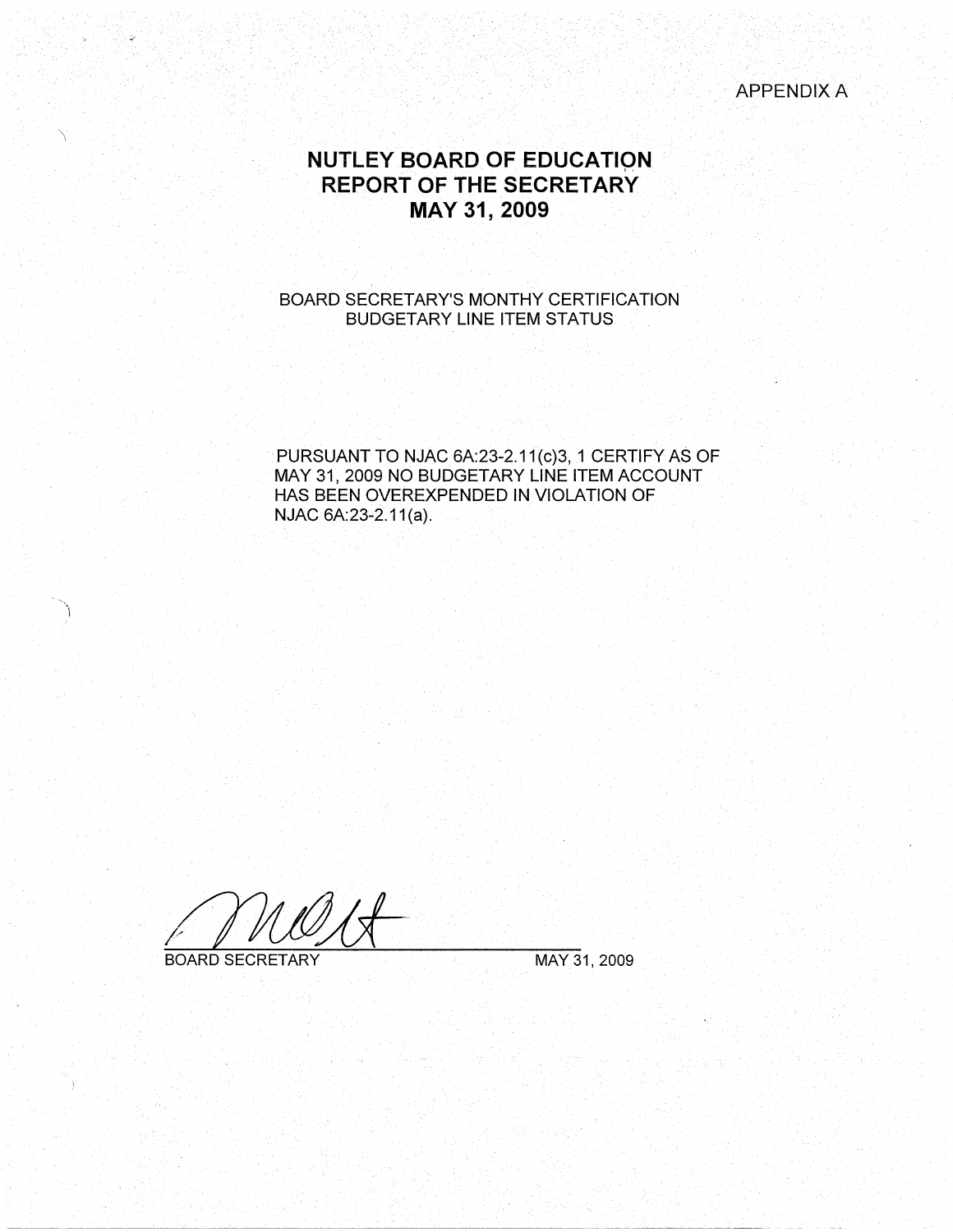**Starting date 7/1/2008 Ending date 5/31/2009 Fund: 10 GENERAL CURRENT EXPENSE** 

 $\tilde{q}$ 

 $\vec{r}$ 

#### **Assets and Resources**

| Assets:     |                                                                             |                   |                |
|-------------|-----------------------------------------------------------------------------|-------------------|----------------|
| 101         | Cash in bank                                                                |                   | \$41,653.55    |
| $102 - 106$ | Cash Equivalents                                                            |                   | \$3,900.00     |
| 111         | Investments                                                                 |                   | \$0.00         |
| 116         | Capital Reserve Account                                                     |                   | \$125,933.71   |
| 117         | Maintenance Reserve Account                                                 |                   | \$0.00         |
| 121         | Tax levy Receivable                                                         |                   | \$0.00         |
|             | Accounts Receivable:                                                        |                   |                |
| 132         | Interfund                                                                   | \$1,244,438.79    |                |
| 141         | Intergovernmental - State                                                   | \$142,583.00      |                |
| 142         | Intergovernmental - Federal                                                 | \$0.00            |                |
| 143         | Intergovernmental - Other                                                   | \$0.00            |                |
| 153, 154    | Other (net of estimated uncollectable of \$                                 | \$28,662.99       | \$1,415,684.78 |
|             | Loans Receivable:                                                           |                   |                |
| 131         | Interfund                                                                   | \$0.00            |                |
|             |                                                                             |                   |                |
| 151, 152    | Other (Net of estimated uncollectable of \$<br><b>Other Current Assets</b>  | \$0.00            | \$0.00         |
|             |                                                                             |                   | \$0.00         |
|             | <b>Resources:</b>                                                           |                   |                |
| 301         | <b>Estimated revenues</b>                                                   | \$51,929,453.00   |                |
| 302         | Less revenues                                                               | (\$46,275,037.90) | \$5,654,415.10 |
|             | <b>Total assets and resources</b>                                           |                   | \$7,241,587.14 |
|             | <b>Liabilities and fund equity</b>                                          |                   |                |
|             | <b>Liabilities:</b>                                                         |                   |                |
|             |                                                                             |                   |                |
|             |                                                                             |                   |                |
| 411         | Intergovernmental accounts payable - state                                  |                   | \$0.00         |
| 421         | Accounts payable                                                            |                   | (\$75.99)      |
| 431         | Contracts payable                                                           |                   | \$0.00         |
| 451         | Loans payable                                                               |                   | \$0.00         |
| 481         | Deferred revenues<br>$\sigma_{\rm c}$ , $\sigma_{\rm d}$ , $\sigma_{\rm d}$ |                   | \$0.00         |
|             | Other current liabilities                                                   |                   | \$1,298,098.94 |
|             |                                                                             |                   |                |

**Total liabilities** 

**\$1,298,022.95** 

 $\label{eq:2} \frac{1}{\sqrt{2}}\sum_{i=1}^n\frac{1}{\sqrt{2}}\sum_{j=1}^n\frac{1}{j!}\sum_{j=1}^n\frac{1}{j!}\sum_{j=1}^n\frac{1}{j!}\sum_{j=1}^n\frac{1}{j!}\sum_{j=1}^n\frac{1}{j!}\sum_{j=1}^n\frac{1}{j!}\sum_{j=1}^n\frac{1}{j!}\sum_{j=1}^n\frac{1}{j!}\sum_{j=1}^n\frac{1}{j!}\sum_{j=1}^n\frac{1}{j!}\sum_{j=1}^n\frac{1}{j!}\sum_{j=1}^$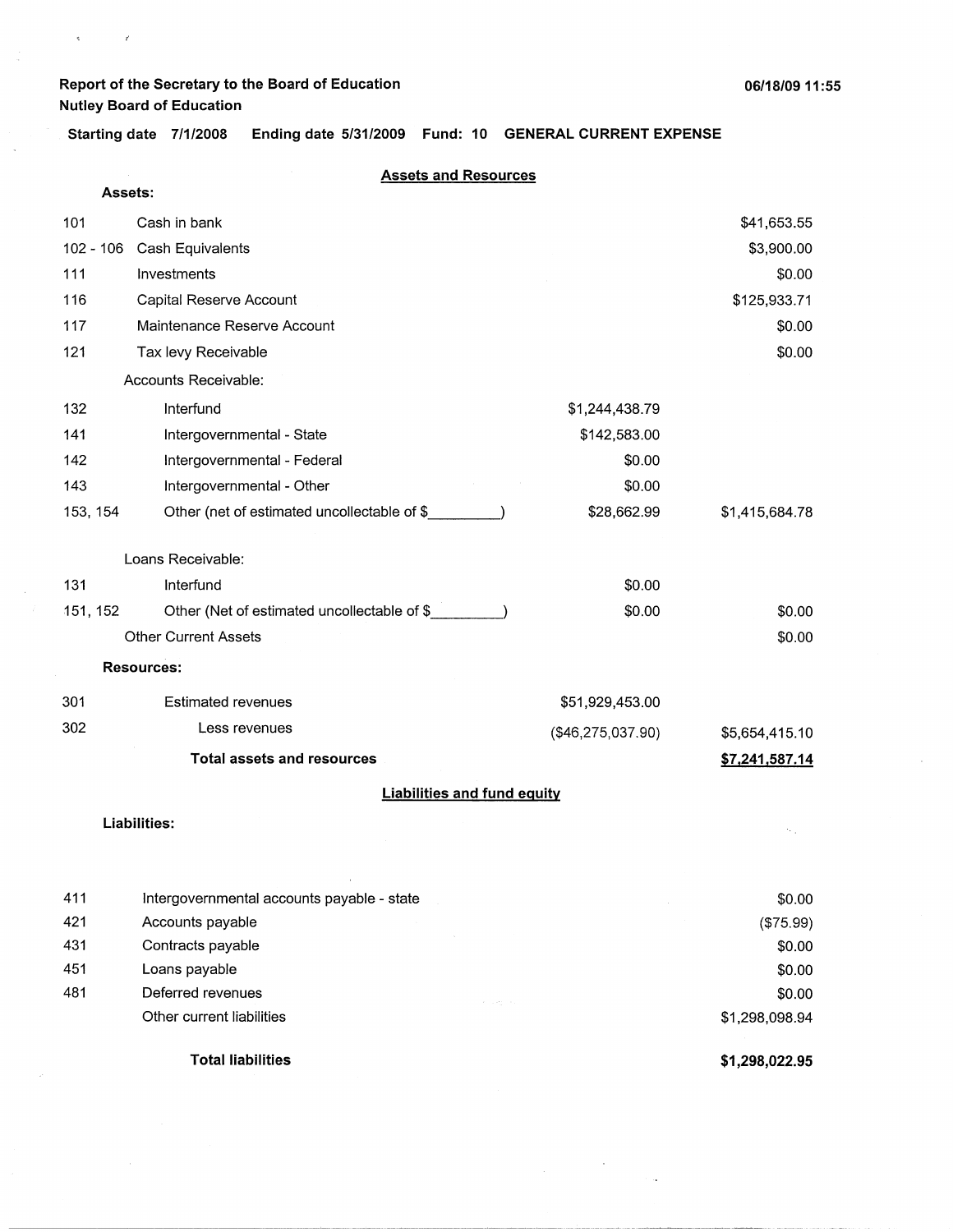**Starting date 7/1/2008 Ending date 5/31/2009 Fund: 10 GENERAL CURRENT EXPENSE** 

#### **Fund Balance:**

Appropriated:

| 753,754        |                 | Reserve for encumbrances                               |                                             |                   | \$4,811,037.28    |                  |
|----------------|-----------------|--------------------------------------------------------|---------------------------------------------|-------------------|-------------------|------------------|
| 761            |                 | Capital reserve account - July                         |                                             | \$122,876.64      |                   |                  |
| 604            |                 | Add: Increase in capital reserve                       |                                             |                   | \$0.00            |                  |
| 307            |                 | Less: Budgeted w/d from capital reserve eligible costs |                                             | \$0.00            |                   |                  |
| 309            |                 | Less: Budgeted w/d from capital reserve excess costs   |                                             | \$0.00            | \$122,876.64      |                  |
| 764            |                 | Maintenance reserve account - July                     |                                             |                   | \$0.00            |                  |
| 606            |                 | Add: Increase in maintenance reserve                   |                                             |                   | \$0.00            |                  |
| 310            |                 |                                                        | Less: Budgeted w/d from maintenance reserve |                   | \$0.00            | \$0.00           |
| 762            |                 | Adult education programs                               |                                             |                   | \$0.00            |                  |
| 751,752,76x    |                 | Other reserves                                         |                                             |                   | \$0.00            |                  |
| 601            |                 | Appropriations                                         |                                             | \$53,703,687.59   |                   |                  |
| 602            |                 | Less: Expenditures                                     | (\$47,033,207.36)                           |                   |                   |                  |
|                |                 | Encumbrances                                           | (\$5,190,534.21)                            | (\$52,223,741.57) | \$1,479,946.02    |                  |
|                |                 | Total appropriated                                     |                                             |                   | \$6,413,859.94    |                  |
|                | Unappropriated: |                                                        |                                             |                   |                   |                  |
| 770            |                 | Fund balance, July 1                                   |                                             |                   | \$681,074.40      |                  |
| 303            |                 | Budgeted fund balance                                  |                                             |                   | (\$1,151,370.15)  |                  |
|                |                 | Total fund balance                                     |                                             |                   |                   | \$5,943,564.19   |
|                |                 | <b>Total liabilities and fund equity</b>               |                                             |                   |                   | \$7,241,587.14   |
|                |                 | <b>Recapitulation of Budgeted Fund Balance:</b>        |                                             |                   |                   |                  |
|                |                 |                                                        |                                             | <b>Budgeted</b>   | <b>Actual</b>     | <b>Variance</b>  |
| Appropriations |                 |                                                        |                                             | \$53,703,687.59   | \$52,223,741.57   | \$1,479,946.02   |
| Revenues       |                 |                                                        |                                             | (\$51,929,453.00) | (\$46,275,037.90) | (\$5,654,415.10) |
| Subtotal       |                 |                                                        |                                             | \$1,774,234.59    | \$5,948,703.67    | (\$4,174,469.08) |
|                |                 | Change in capital reserve account:                     |                                             |                   |                   |                  |
|                |                 | Plus - Increase in reserve                             |                                             | \$0.00            | \$3,057.07        | (\$3,057.07)     |

Plus - Increase in reserve Less - Withdrawal from reserve **Subtotal** Less: Adjustment for prior year Budgeted fund balance \$0.00 \$0.00 \$1,774,234.59 (\$622,864.44) \$1,151,370.15 \$3,057.07 \$0.00 \$5,951,760.74 (\$622,864.44) \$5,328,896.30 (\$4,177,526.15) (\$4,177,526.15)

6/08/09

Prepared and submitted by :

Board Secretary

Date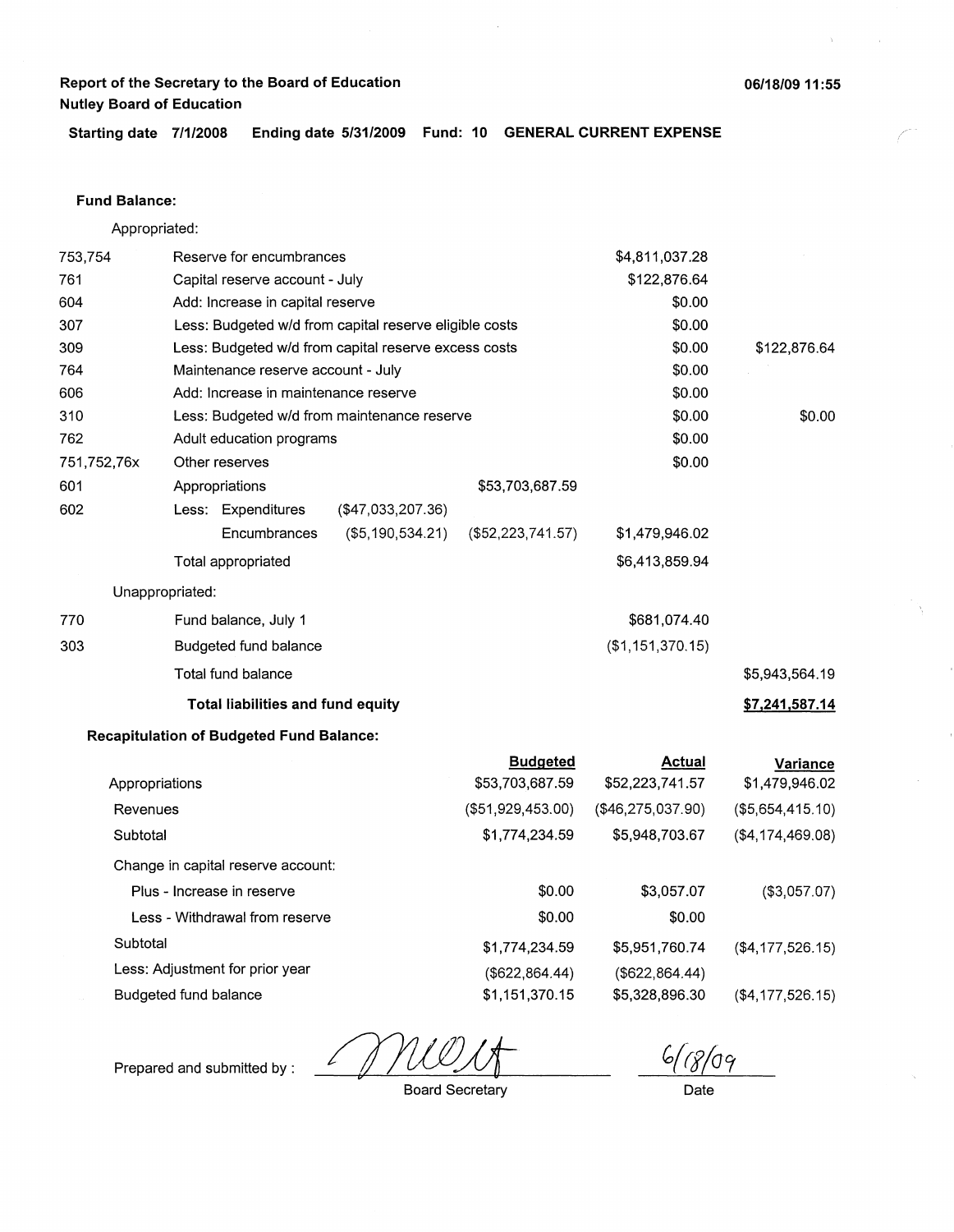$\sim$   $\alpha$ 

 $\mathbf{S}^{(n)}$  and  $\mathbf{S}^{(n)}$  and  $\mathbf{S}^{(n)}$ 

**Starting date 7/1/2008 Ending date 5/31/2009 Fund: 20 SPECIAL REVENUE FUNDS** 

#### **Assets and Resources**

|          | Assets: |                                             |                  |               |
|----------|---------|---------------------------------------------|------------------|---------------|
| 101      |         | Cash in bank                                |                  | (\$56,093.14) |
|          |         | 102 - 106 Cash Equivalents                  |                  | \$0.00        |
| 111      |         | Investments                                 |                  | \$0.00        |
| 116      |         | Capital Reserve Account                     |                  | \$0.00        |
| 117      |         | Maintenance Reserve Account                 |                  | \$0.00        |
| 121      |         | Tax levy Receivable                         |                  | \$0.00        |
|          |         | Accounts Receivable:                        |                  |               |
| 132      |         | Interfund                                   | \$0.00           |               |
| 141      |         | Intergovernmental - State                   | \$73,271.00      |               |
| 142      |         | Intergovernmental - Federal                 | \$25,534.00      |               |
| 143      |         | Intergovernmental - Other                   | \$0.00           |               |
| 153, 154 |         | Other (net of estimated uncollectable of \$ | \$0.00           | \$98,805.00   |
|          |         | Loans Receivable:                           |                  |               |
| 131      |         | Interfund                                   | \$0.00           |               |
| 151, 152 |         | Other (Net of estimated uncollectable of \$ | \$0.00           | \$0.00        |
|          |         | <b>Other Current Assets</b>                 |                  | \$0.00        |
|          |         | <b>Resources:</b>                           |                  |               |
| 301      |         | <b>Estimated revenues</b>                   | \$1,615,595.00   |               |
| 302      |         | Less revenues                               | (\$1,087,443.00) | \$528,152.00  |
|          |         | <b>Total assets and resources</b>           |                  | \$570,863.86  |
|          |         | <b>Liabilities and fund equity</b>          |                  |               |
|          |         | <b>Liabilities:</b>                         |                  |               |
| 101      |         | Cash in bank                                |                  | (\$56,093.14) |
| 411      |         | Intergovernmental accounts payable - state  |                  | \$40,214.17   |
| 421      |         | Accounts payable                            |                  | \$0.00        |
| 431      |         | Contracts payable                           |                  | \$0.00        |
| 451      |         | Loans payable                               |                  | \$0.00        |
| 481      |         | Deferred revenues                           |                  | \$362,303.55  |
|          |         | Other current liabilities                   |                  | \$415.84      |
|          |         | <b>Total liabilities</b>                    |                  | \$402,933.56  |

 $\alpha$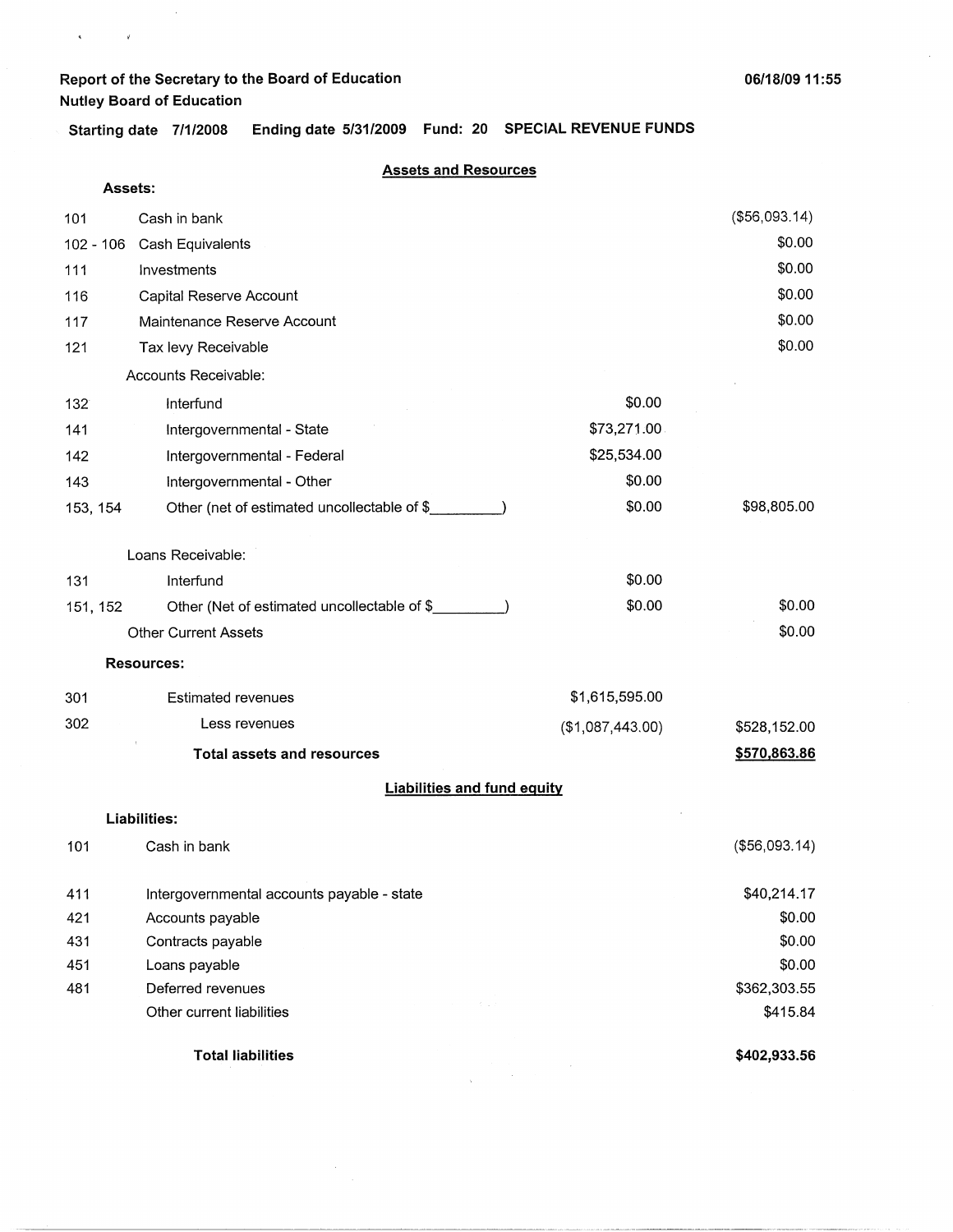$\bar{\gamma}$ 

**Starting date 7/1/2008 Ending date 5/31/2009 Fund: 20 SPECIAL REVENUE FUNDS** 

#### **Fund Balance:**

| Appropriated:   |                                                        |                                |                  |                   |              |
|-----------------|--------------------------------------------------------|--------------------------------|------------------|-------------------|--------------|
| 753,754         | Reserve for encumbrances                               |                                | \$133,382.66     |                   |              |
| 761             |                                                        | Capital reserve account - July |                  |                   |              |
| 604             | Add: Increase in capital reserve                       |                                |                  | \$0.00            |              |
| 307             | Less: Budgeted w/d from capital reserve eligible costs |                                |                  | \$0.00            |              |
| 309             | Less: Budgeted w/d from capital reserve excess costs   |                                |                  | \$0.00            | \$0.00       |
| 764             | Maintenance reserve account - July                     |                                |                  | \$0.00            |              |
| 606             | Add: Increase in maintenance reserve                   |                                |                  | \$0.00            |              |
| 310             | Less: Budgeted w/d from maintenance reserve            |                                |                  | \$0.00            | \$0.00       |
| 762             | Adult education programs                               |                                |                  | \$0.00            |              |
| 751,752,76x     | Other reserves                                         |                                |                  | \$0.00            |              |
| 601             | Appropriations                                         |                                | \$1,855,161.80   |                   |              |
| 602             | Less: Expenditures                                     | (\$1,207,909.33)               |                  |                   |              |
|                 | Encumbrances                                           | (\$133,382.66)                 | (\$1,341,291.99) | \$513,869.81      |              |
|                 | Total appropriated                                     |                                |                  | \$647,252.47      |              |
| Unappropriated: |                                                        |                                |                  |                   |              |
| 770             | Fund balance, July 1                                   |                                |                  | $($ \$304,337.04) |              |
| 303             | Budgeted fund balance                                  |                                |                  | (\$174,985.13)    |              |
|                 | Total fund balance                                     |                                |                  |                   | \$167,930.30 |
|                 | <b>Total liabilities and fund equity</b>               |                                |                  |                   | \$570,863.86 |

### **Recapitulation of Budgeted Fund Balance:**

|                                    | <b>Budgeted</b>  | Actual           | Variance       |
|------------------------------------|------------------|------------------|----------------|
| Appropriations                     | \$1,855,161.80   | \$1,341,291.99   | \$513,869.81   |
| Revenues                           | (\$1,615,595.00) | (\$1,087,443.00) | (\$528,152.00) |
| Subtotal                           | \$239,566.80     | \$253,848.99     | (\$14,282.19)  |
| Change in capital reserve account: |                  |                  |                |
| Plus - Increase in reserve         | \$0.00           | \$0.00           | \$0.00         |
| Less - Withdrawal from reserve     | \$0.00           | \$0.00           |                |
| Subtotal                           | \$239,566.80     | \$253,848.99     | (\$14,282.19)  |
| Less: Adjustment for prior year    | (\$64,581.67)    | (\$64,581.67)    |                |
| Budgeted fund balance              | \$174,985.13     | \$189,267.32     | (\$14,282.19)  |
|                                    |                  |                  |                |

& *(ry(d'i* 

Prepared and submitted by :

Board Secretary

Date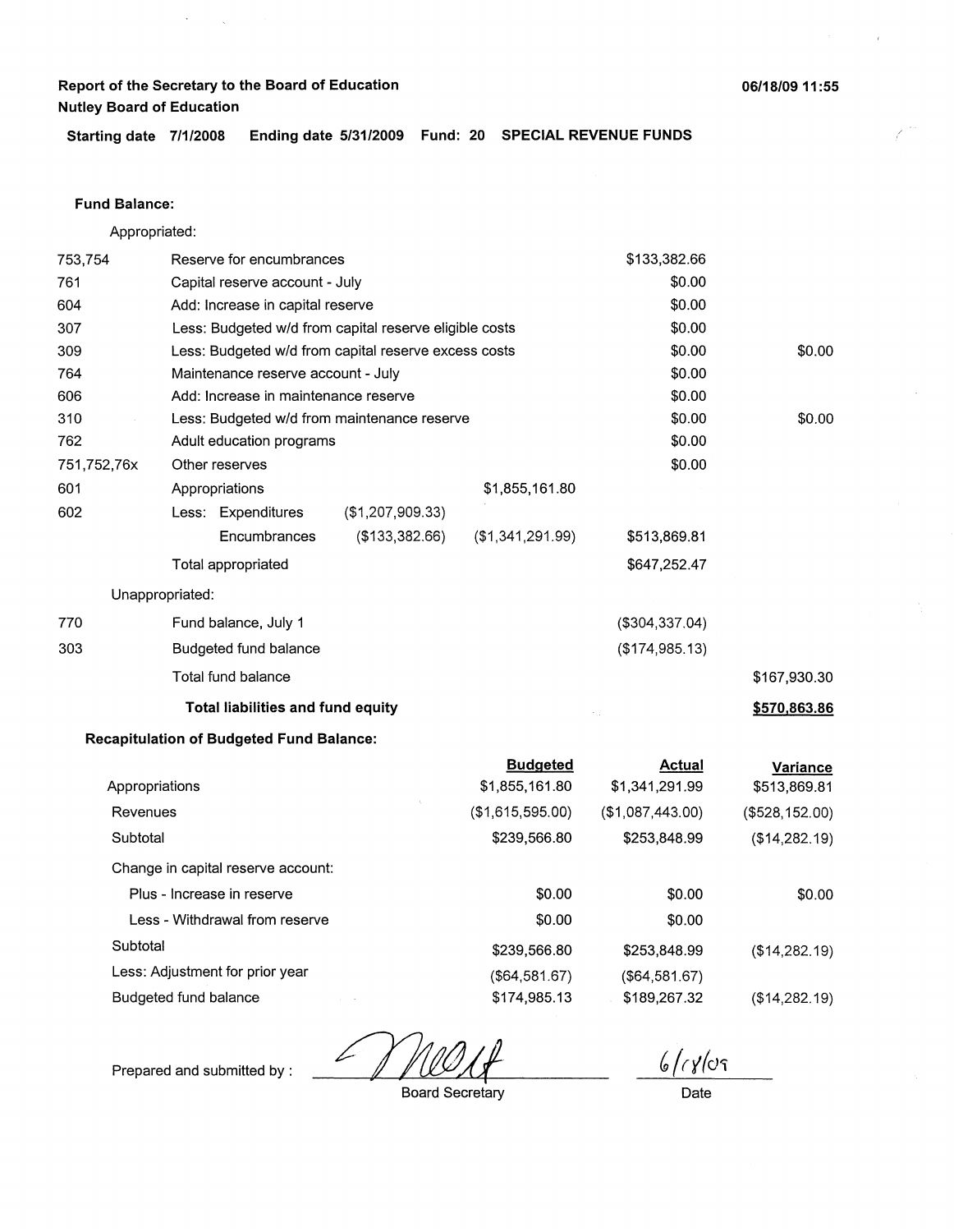$\mathbf{v} = \mathbf{v} \times \mathbf{v}$  .

**Starting date 7/1/2008 Ending date 5/31/2009 Fund: 30 CAPITAL PROJECTS FUNDS** 

### **Assets and Resources**

 $\bar{z}$ 

| Assets:   |                                             |                  |                  |
|-----------|---------------------------------------------|------------------|------------------|
| 101       | Cash in bank                                |                  | \$26,170,853.95  |
| 102 - 106 | Cash Equivalents                            |                  | \$0.00           |
| 111       | Investments                                 |                  | \$0.00           |
| 116       | Capital Reserve Account                     |                  | \$0.00           |
| 117       | Maintenance Reserve Account                 |                  | \$0.00           |
| 121       | Tax levy Receivable                         |                  | \$0.00           |
|           | Accounts Receivable:                        |                  |                  |
| 132       | Interfund                                   | \$118,206.38     |                  |
| 141       | Intergovernmental - State                   | \$1,885,104.04   |                  |
| 142       | Intergovernmental - Federal                 | \$0.00           |                  |
| 143       | Intergovernmental - Other                   | \$40,000.00      |                  |
| 153, 154  | Other (net of estimated uncollectable of \$ | \$0.00           | \$2,043,310.42   |
|           | Loans Receivable:                           |                  |                  |
| 131       | Interfund                                   | \$0.00           |                  |
| 151, 152  | Other (Net of estimated uncollectable of \$ | \$0.00           | \$0.00           |
|           | <b>Other Current Assets</b>                 |                  | \$0.00           |
|           | <b>Resources:</b>                           |                  |                  |
| 301       | <b>Estimated revenues</b>                   | \$0.00           |                  |
| 302       | Less revenues                               | (\$1,721,216.70) | (\$1,721,216.70) |
|           | <b>Total assets and resources</b>           |                  | \$26,492,947.67  |
|           | <b>Liabilities and fund equity</b>          |                  |                  |
|           |                                             |                  |                  |

### **Liabilities:**

| 411 | Intergovernmental accounts payable - state |                 | \$0.00         |
|-----|--------------------------------------------|-----------------|----------------|
| 421 | Accounts payable                           |                 | \$120,221.50   |
| 431 | Contracts payable                          |                 | \$0.00         |
| 451 | Loans payable                              |                 | \$0.00         |
| 481 | Deferred revenues                          |                 | \$567,532.00   |
|     | Other current liabilities                  |                 | \$1,263,718.82 |
|     | <b>Total liabilities</b>                   | Waliofariki (K. | \$1,951,472.32 |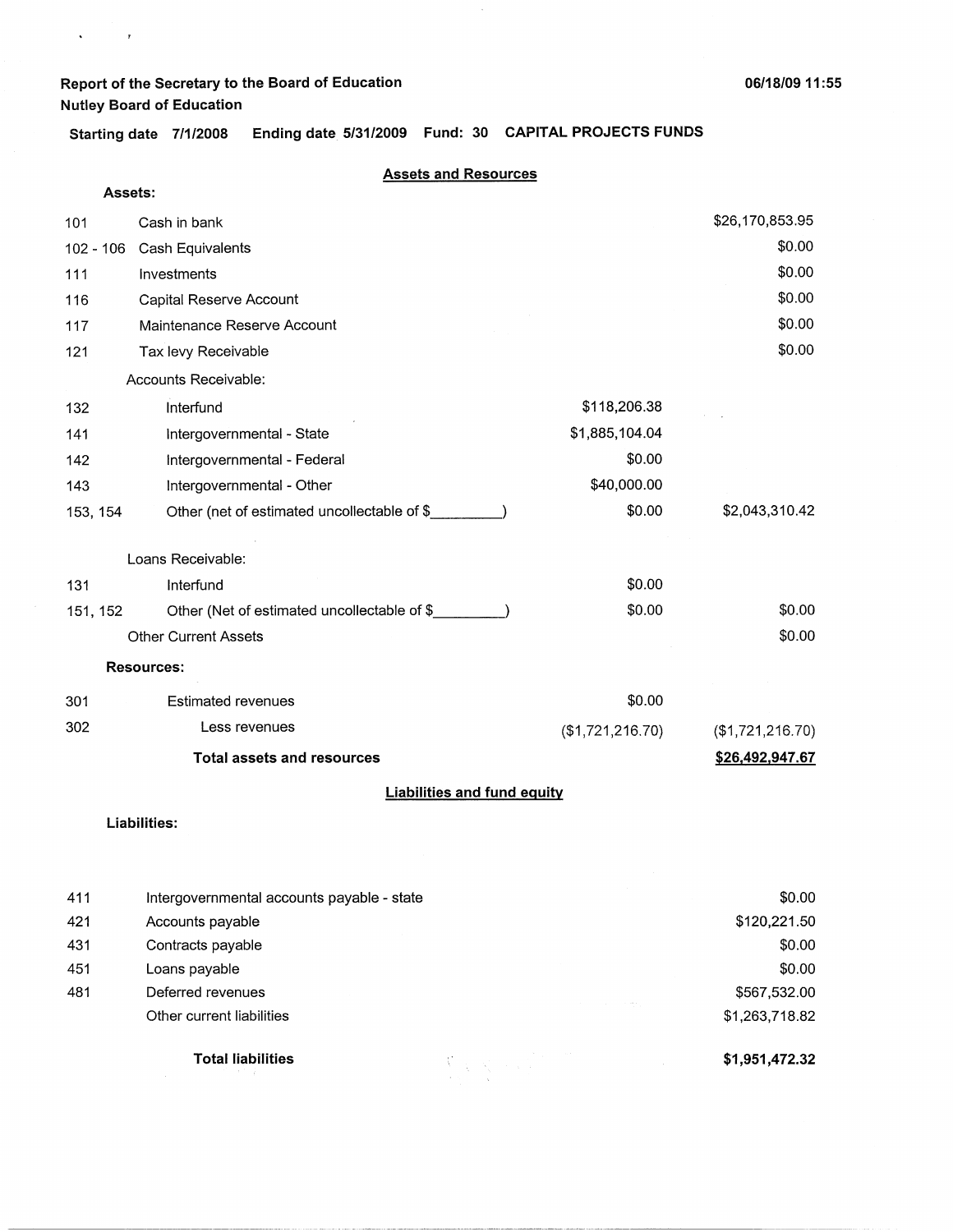**06/18/09 11 : 55** 

**Starting date 7/1/2008 Ending date 5/31/2009 Fund: 30 CAPITAL PROJECTS FUNDS** 

#### **Fund Balance:**

|             | Appropriated:                                        |                                                                  |                   |                     |                 |
|-------------|------------------------------------------------------|------------------------------------------------------------------|-------------------|---------------------|-----------------|
| 753,754     | Reserve for encumbrances                             |                                                                  |                   | \$3,890,236.47      |                 |
| 761         | Capital reserve account - July                       |                                                                  |                   | \$0.00              |                 |
| 604         | Add: Increase in capital reserve                     |                                                                  |                   | \$0.00              |                 |
| 307         |                                                      | \$0.00<br>Less: Budgeted w/d from capital reserve eligible costs |                   |                     |                 |
| 309         | Less: Budgeted w/d from capital reserve excess costs |                                                                  |                   | \$0.00              | \$0.00          |
| 764         |                                                      | \$0.00<br>Maintenance reserve account - July                     |                   |                     |                 |
| 606         |                                                      | \$0.00<br>Add: Increase in maintenance reserve                   |                   |                     |                 |
| 310         |                                                      | \$0.00<br>Less: Budgeted w/d from maintenance reserve            |                   |                     |                 |
| 762         | Adult education programs                             |                                                                  |                   | \$0.00              |                 |
| 751,752,76x | Other reserves                                       |                                                                  |                   | \$0.00              |                 |
| 601         | Appropriations                                       |                                                                  | \$32,350,373.49   |                     |                 |
| 602         | Less: Expenditures                                   | $($ \$6,976,851.13 $)$                                           |                   |                     |                 |
|             | Encumbrances                                         | (\$3,759,753.97)                                                 | (\$10,736,605.10) | \$21,613,768.39     |                 |
|             | Total appropriated                                   |                                                                  |                   | \$25,504,004.86     |                 |
|             | Unappropriated:                                      |                                                                  |                   |                     |                 |
| 770         | Fund balance, July 1                                 |                                                                  |                   | \$21,330,969.63     |                 |
| 303         | <b>Budgeted fund balance</b>                         |                                                                  |                   | (\$22, 293, 499.14) |                 |
|             | Total fund balance                                   |                                                                  |                   |                     | \$24,541,475.35 |
|             | <b>Total liabilities and fund equity</b>             |                                                                  |                   |                     | \$26,492,947.67 |
|             | <b>Recapitulation of Budgeted Fund Balance:</b>      |                                                                  |                   |                     |                 |
|             |                                                      |                                                                  | <b>Budgeted</b>   | <b>Actual</b>       | Variance        |
|             |                                                      |                                                                  |                   | 0.10 700 00F 10     |                 |

|                                    | ______            |                   |                 |
|------------------------------------|-------------------|-------------------|-----------------|
| Appropriations                     | \$32,350,373.49   | \$10,736,605.10   | \$21,613,768.39 |
| Revenues                           | \$0.00            | (\$1,721,216.70)  | \$1,721,216.70  |
| Subtotal                           | \$32,350,373.49   | \$9,015,388.40    | \$23,334,985.09 |
| Change in capital reserve account: |                   |                   |                 |
| Plus - Increase in reserve         | \$0.00            | \$0.00            | \$0.00          |
| Less - Withdrawal from reserve     | \$0.00            | \$0.00            |                 |
| Subtotal                           | \$32,350,373.49   | \$9,015,388.40    | \$23,334,985.09 |
| Less: Adjustment for prior year    | (\$10,056,874.35) | (\$10,056,874.35) |                 |
| Budgeted fund balance              | \$22,293,499.14   | (\$1,041,485.95)  | \$23,334,985.09 |

L

 $6/18/08$ 

Prepared and submitted by :

Board Secretary

Date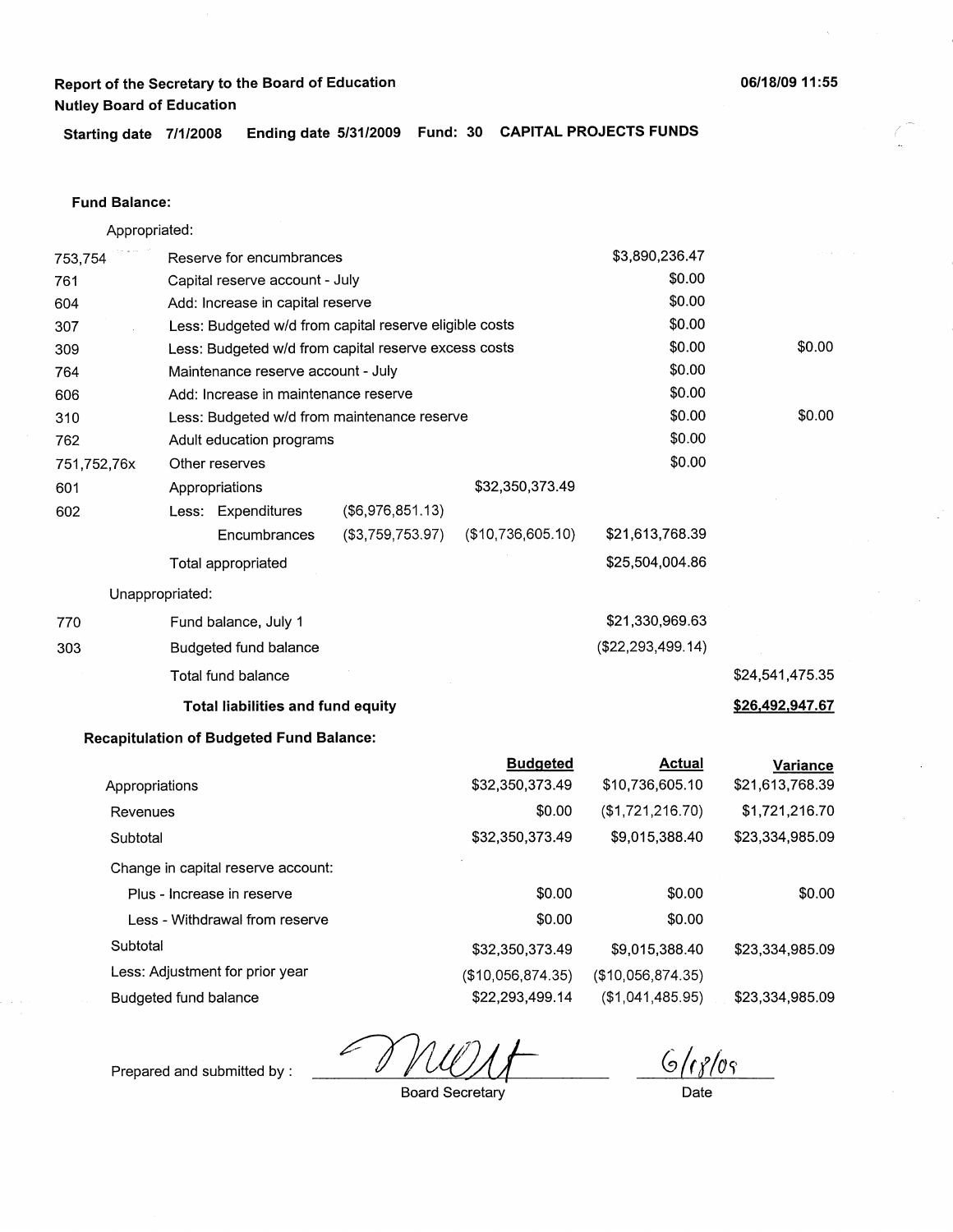$\hat{\mathbf{a}}$ 

 $\rightarrow$ 

**Starting date 7/1/2008 Ending date 5/31/2009 Fund: 40 DEBT SERVICE FUNDS** 

### **Assets and Resources**

| Assets:     |                                             |                  |             |  |  |
|-------------|---------------------------------------------|------------------|-------------|--|--|
| 101         | Cash in bank                                |                  | \$0.25      |  |  |
| $102 - 106$ | Cash Equivalents                            |                  | \$0.00      |  |  |
| 111         | Investments                                 |                  | \$0.00      |  |  |
| 116         | Capital Reserve Account                     |                  | \$0.00      |  |  |
| 117         | Maintenance Reserve Account                 |                  | \$0.00      |  |  |
| 121         | Tax levy Receivable                         |                  | \$0.00      |  |  |
|             | Accounts Receivable:                        |                  |             |  |  |
| 132         | Interfund                                   | \$21,747.60      |             |  |  |
| 141         | Intergovernmental - State                   | \$0.00           |             |  |  |
| 142         | Intergovernmental - Federal                 | \$0.00           |             |  |  |
| 143         | Intergovernmental - Other                   | \$0.00           |             |  |  |
| 153, 154    | Other (net of estimated uncollectable of \$ | \$0.00           | \$21,747.60 |  |  |
|             | Loans Receivable:                           |                  |             |  |  |
| 131         | Interfund                                   | \$0.00           |             |  |  |
| 151, 152    | Other (Net of estimated uncollectable of \$ | \$0.00           | \$0.00      |  |  |
|             | <b>Other Current Assets</b>                 |                  | \$0.00      |  |  |
|             | <b>Resources:</b>                           |                  |             |  |  |
| 301         | <b>Estimated revenues</b>                   | \$4,580,862.00   |             |  |  |
| 302         | Less revenues                               | (\$4,580,862.00) | \$0.00      |  |  |
|             | <b>Total assets and resources</b>           |                  | \$21,747.85 |  |  |
|             | <b>Liabilities and fund equity</b>          |                  |             |  |  |
|             | <b>Liabilities:</b>                         |                  |             |  |  |

|                   | <b>Total liabilities</b>                   | \$21,746.38            |
|-------------------|--------------------------------------------|------------------------|
|                   | Other current liabilities                  | \$21,746.38            |
| 481<br>Automakers | Deferred revenues                          | \$0.00<br>Partners and |
| 451               | Loans payable                              | \$0.00                 |
| 431               | Contracts payable                          | \$0.00                 |
| 421               | Accounts payable                           | \$0.00                 |
| 411               | Intergovernmental accounts payable - state | \$0.00                 |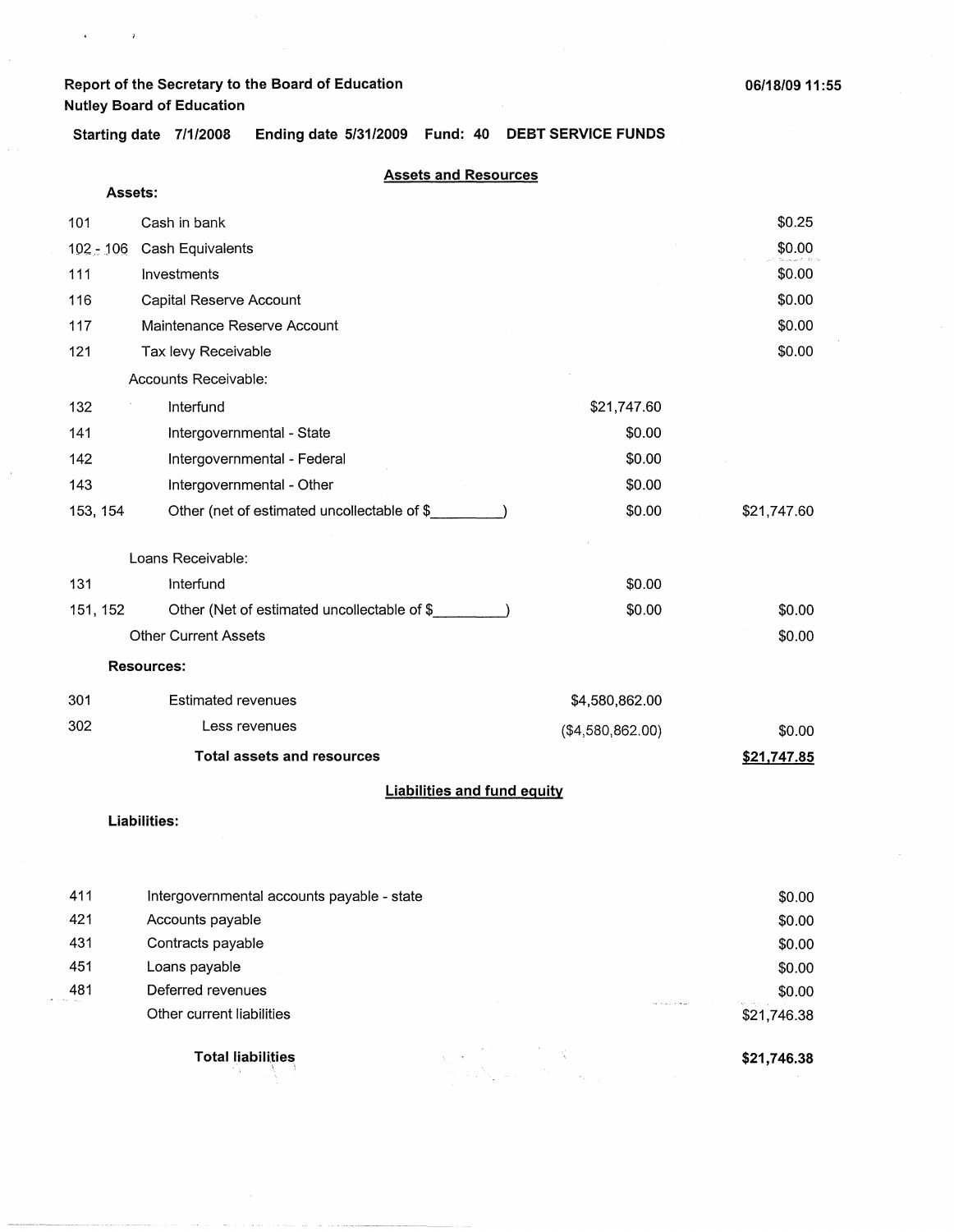**Starting date 7/1/2008 Ending date 5/31/2009 Fund: 40 DEBT SERVICE FUNDS** 

#### **Fund Balance:**

| Appropriated: |                                                      |                                                        |                  |          |             |
|---------------|------------------------------------------------------|--------------------------------------------------------|------------------|----------|-------------|
| 753,754       | Reserve for encumbrances                             |                                                        |                  | \$0.00   |             |
| 761           | Capital reserve account - July                       |                                                        |                  | \$0.00   |             |
| 604           | Add: Increase in capital reserve                     |                                                        |                  | \$0.00   |             |
| 307           |                                                      | Less: Budgeted w/d from capital reserve eligible costs |                  |          |             |
| 309           | Less: Budgeted w/d from capital reserve excess costs |                                                        |                  | \$0.00   | \$0.00      |
| 764           |                                                      | \$0.00<br>Maintenance reserve account - July           |                  |          |             |
| 606           | Add: Increase in maintenance reserve                 | \$0.00                                                 |                  |          |             |
| 310           | Less: Budgeted w/d from maintenance reserve          |                                                        |                  | \$0.00   | \$0.00      |
| 762           | Adult education programs                             |                                                        |                  | \$0.00   |             |
| 751,752,76x   | Other reserves                                       |                                                        |                  | \$0.00   |             |
| 601           | Appropriations                                       |                                                        | \$4,580,862.25   |          |             |
| 602           | Less: Expenditures                                   | ( \$4,580,862.25)                                      |                  |          |             |
|               | Encumbrances                                         | \$0.00                                                 | (\$4,580,862.25) | \$0.00   |             |
|               | Total appropriated                                   |                                                        |                  | \$0.00   |             |
|               | Unappropriated:                                      |                                                        |                  |          |             |
| 770           | Fund balance, July 1                                 |                                                        |                  | \$1.22   |             |
| 303           | Budgeted fund balance                                |                                                        |                  | (\$0.25) |             |
|               | Total fund balance                                   |                                                        |                  |          | \$0.97      |
|               | <b>Total liabilities and fund equity</b>             |                                                        |                  |          | \$21,747.35 |

### **Recapitulation of Budgeted Fund Balance:**

|                                    | <b>Budgeted</b>  | <b>Actual</b>     | Variance |
|------------------------------------|------------------|-------------------|----------|
| Appropriations                     | \$4,580,862.25   | \$4,580,862.25    | \$0.00   |
| Revenues                           | (\$4,580,862.00) | ( \$4,580,862.00) | \$0.00   |
| Subtotal                           | \$0.25           | \$0.25            | \$0.00   |
| Change in capital reserve account: |                  |                   |          |
| Plus - Increase in reserve         | \$0.00           | \$0.00            | \$0.00   |
| Less - Withdrawal from reserve     | \$0.00           | \$0.00            |          |
| Subtotal                           | \$0.25           | \$0.25            | \$0.00   |
| Less: Adjustment for prior year    | \$0.00           | \$0.00            |          |
| Budgeted fund balance              | \$0.25           | \$0.25            | \$0.00   |

*&{ct/en* 

Prepared and submitted by :

Board Secretary

Date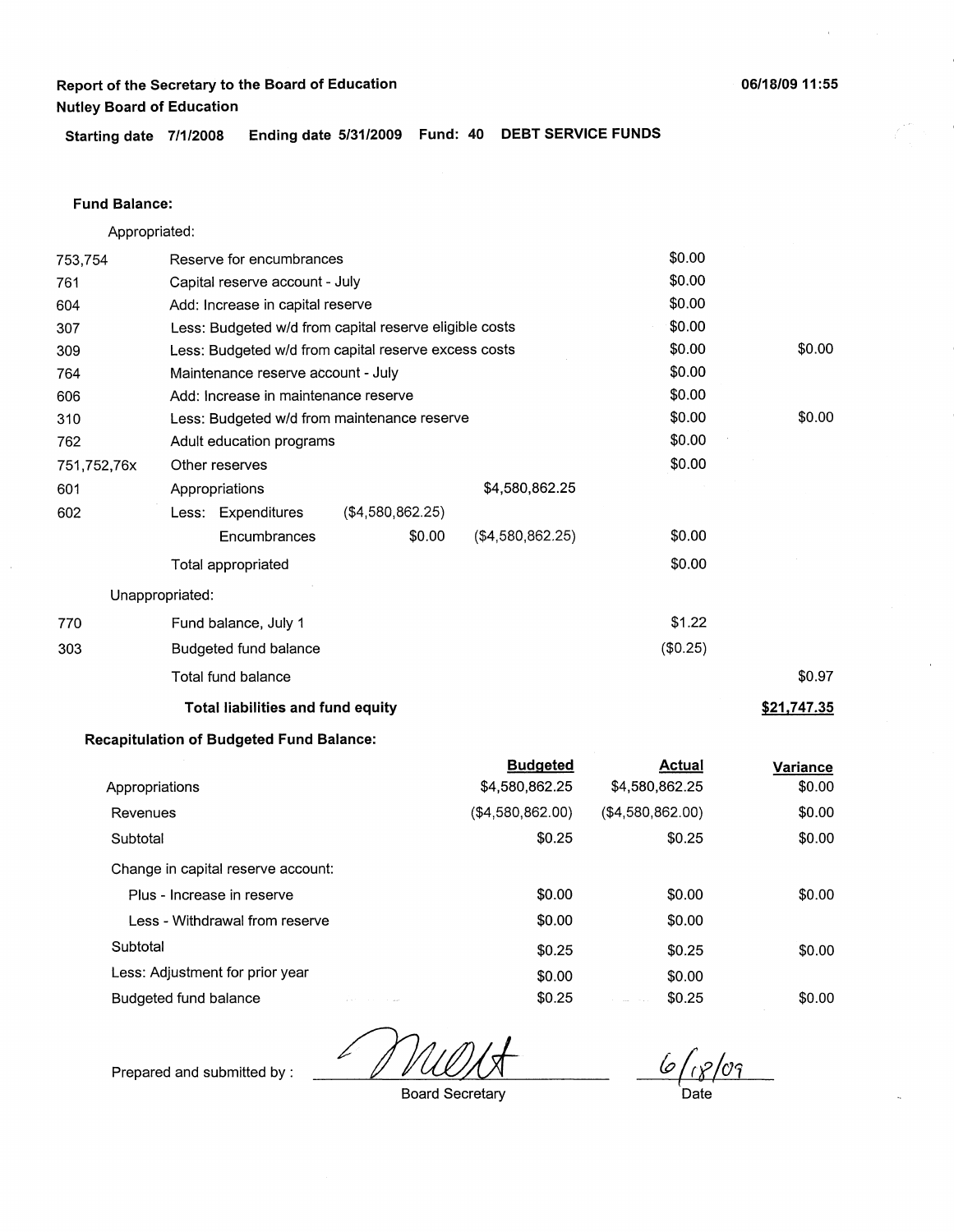$\bullet$  ,  $\bullet$  ,  $\bullet$  ,  $\bullet$ 

j.

 $\varphi$  , i.e. a  $\frac{a}{N}$  it closes will

Starting date 7/1/2008 Ending date 5/31/2009 Fund: 50 ENTERPRISE FUND

### **Assets and Resources** ·

| Assets:  |                                                        |                |                 |  |  |
|----------|--------------------------------------------------------|----------------|-----------------|--|--|
| 101      | Cash in bank                                           |                | \$95,669.55     |  |  |
|          | 102 - 106 Cash Equivalents                             |                | \$592.00        |  |  |
| 111      | Investments                                            |                | \$0.00          |  |  |
| 116      | Capital Reserve Account                                |                | \$0.00          |  |  |
| 117      | Maintenance Reserve Account                            |                | \$0.00          |  |  |
| 121      | Tax levy Receivable                                    |                | \$0.00          |  |  |
|          | Accounts Receivable:                                   |                |                 |  |  |
| 132      | Interfund                                              | \$0.00         |                 |  |  |
| 141      | Intergovernmental - State                              | \$238.32       |                 |  |  |
| 142      | Intergovernmental - Federal                            | \$2,872.84     |                 |  |  |
| 143      | Intergovernmental - Other                              | \$0.00         |                 |  |  |
| 153, 154 | Other (net of estimated uncollectable of \$_           | \$0.00         | \$3,111.16      |  |  |
|          |                                                        |                |                 |  |  |
|          | Loans Receivable:                                      |                |                 |  |  |
| 131      | Interfund                                              | \$0.00         |                 |  |  |
| 151, 152 | Other (Net of estimated uncollectable of \$__________) | \$0.00         | \$0.00          |  |  |
|          | <b>Other Current Assets</b>                            |                | \$52,705.87     |  |  |
|          | <b>Resources:</b>                                      |                |                 |  |  |
| 301      | <b>Estimated revenues</b>                              | \$0.00         |                 |  |  |
| 302      | Less revenues                                          | (\$781,206.07) | (\$781, 206.07) |  |  |
|          | <b>Total assets and resources</b>                      |                | (\$629, 127.49) |  |  |
|          | <b>Liabilities and fund equity</b>                     |                |                 |  |  |
|          | <b>Liabilities:</b>                                    |                |                 |  |  |
|          |                                                        |                |                 |  |  |
|          |                                                        |                |                 |  |  |

| 411 | Intergovernmental accounts payable - state | \$0.00      |
|-----|--------------------------------------------|-------------|
| 421 | Accounts payable                           | \$23,182.43 |
| 431 | Contracts payable                          | \$0.00      |
| 451 | Loans payable                              | \$0.00      |
| 481 | Deferred revenues                          | \$1,696.11  |
|     | Other current liabilities                  | \$51,464.67 |
|     | <b>Total liabilities</b>                   | \$76,343.21 |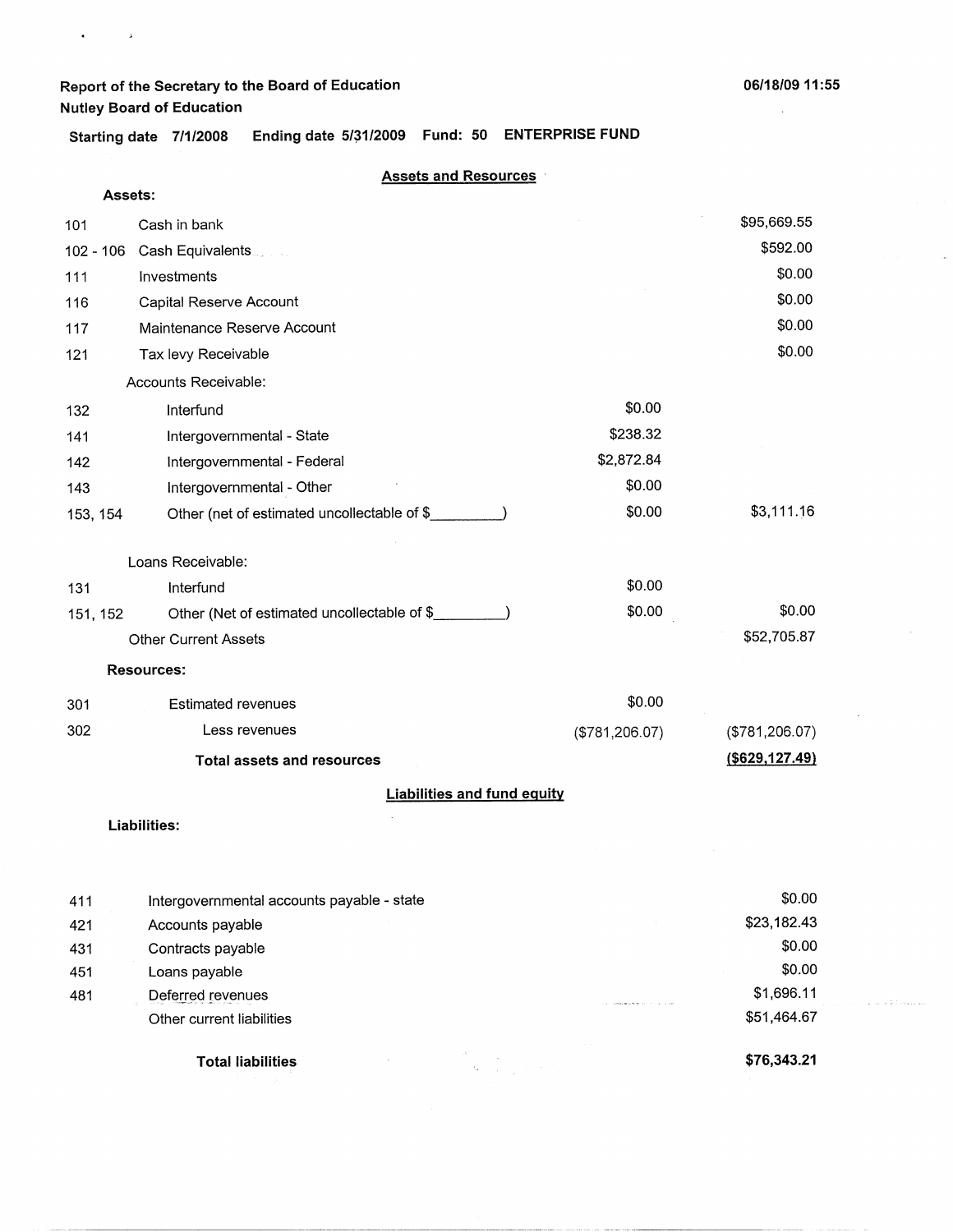**Starting date 7/1/2008 Ending date 5/31/2009 Fund: 50 ENTERPRISE FUND** 

#### **Fund Balance:**

| Appropriated:   |                                                        |                   |                   |                  |                   |
|-----------------|--------------------------------------------------------|-------------------|-------------------|------------------|-------------------|
| 753,754         | Reserve for encumbrances                               |                   |                   | \$254,489.23     |                   |
| 761             | Capital reserve account - July                         |                   |                   | \$0.00           |                   |
| 604             | Add: Increase in capital reserve                       |                   |                   | \$0.00           |                   |
| 307             | Less: Budgeted w/d from capital reserve eligible costs |                   |                   | \$0.00           |                   |
| 309             | Less: Budgeted w/d from capital reserve excess costs   |                   |                   | \$0.00           | \$0.00            |
| 764             | Maintenance reserve account - July                     |                   |                   | \$0.00           |                   |
| 606             | Add: Increase in maintenance reserve                   |                   |                   | \$0.00           |                   |
| 310             | Less: Budgeted w/d from maintenance reserve            |                   |                   | \$0.00           | \$0.00            |
| 762             | Adult education programs                               |                   |                   | \$0.00           |                   |
| 751,752,76x     | Other reserves                                         |                   |                   | \$0.00           |                   |
| 601             | Appropriations                                         |                   | \$1,087,460.19    |                  |                   |
| 602             | Less: Expenditures                                     | (\$731,472.72)    |                   |                  |                   |
|                 | Encumbrances                                           | $($ \$277,671.66) | ( \$1,009,144.38) | \$78,315.81      |                   |
|                 | Total appropriated                                     |                   |                   | \$332,805.04     |                   |
| Unappropriated: |                                                        |                   |                   |                  |                   |
| 770             | Fund balance, July 1                                   |                   |                   | \$26,002.02      |                   |
| 303             | Budgeted fund balance                                  |                   |                   | (\$1,064,277.76) |                   |
|                 | Total fund balance                                     |                   |                   |                  | (\$705,470.70)    |
|                 | Total liabilities and fund equity                      |                   |                   |                  | $($ \$629,127.49) |
|                 | <b>Recapitulation of Budgeted Fund Balance:</b>        |                   |                   |                  |                   |

 $\mathbb{R}^2$ 

|                                    | <b>Budgeted</b> | <b>Actual</b>  | Variance     |
|------------------------------------|-----------------|----------------|--------------|
| Appropriations                     | \$1,087,460.19  | \$1,009,144.38 | \$78,315.81  |
| Revenues                           | \$0.00          | (\$781,206.07) | \$781,206.07 |
| Subtotal                           | \$1,087,460.19  | \$227,938.31   | \$859,521.88 |
| Change in capital reserve account: |                 |                |              |
| Plus - Increase in reserve         | \$0.00          | \$0.00         | \$0.00       |
| Less - Withdrawal from reserve     | \$0.00          | \$0.00         |              |
| Subtotal                           | \$1,087,460.19  | \$227,938.31   | \$859,521.88 |
| Less: Adjustment for prior year    | (\$23,182.43)   | (\$23,182.43)  |              |
| Budgeted fund balance              | \$1.064.277.76  | \$204,755.88   | \$859.521.88 |

 $\mathcal{L}$ V

 $6/(8/09)$ 

Prepared and submitted by :

 $\bar{\gamma}$ 

Board Secretary

 $\bar{z}$ 

Date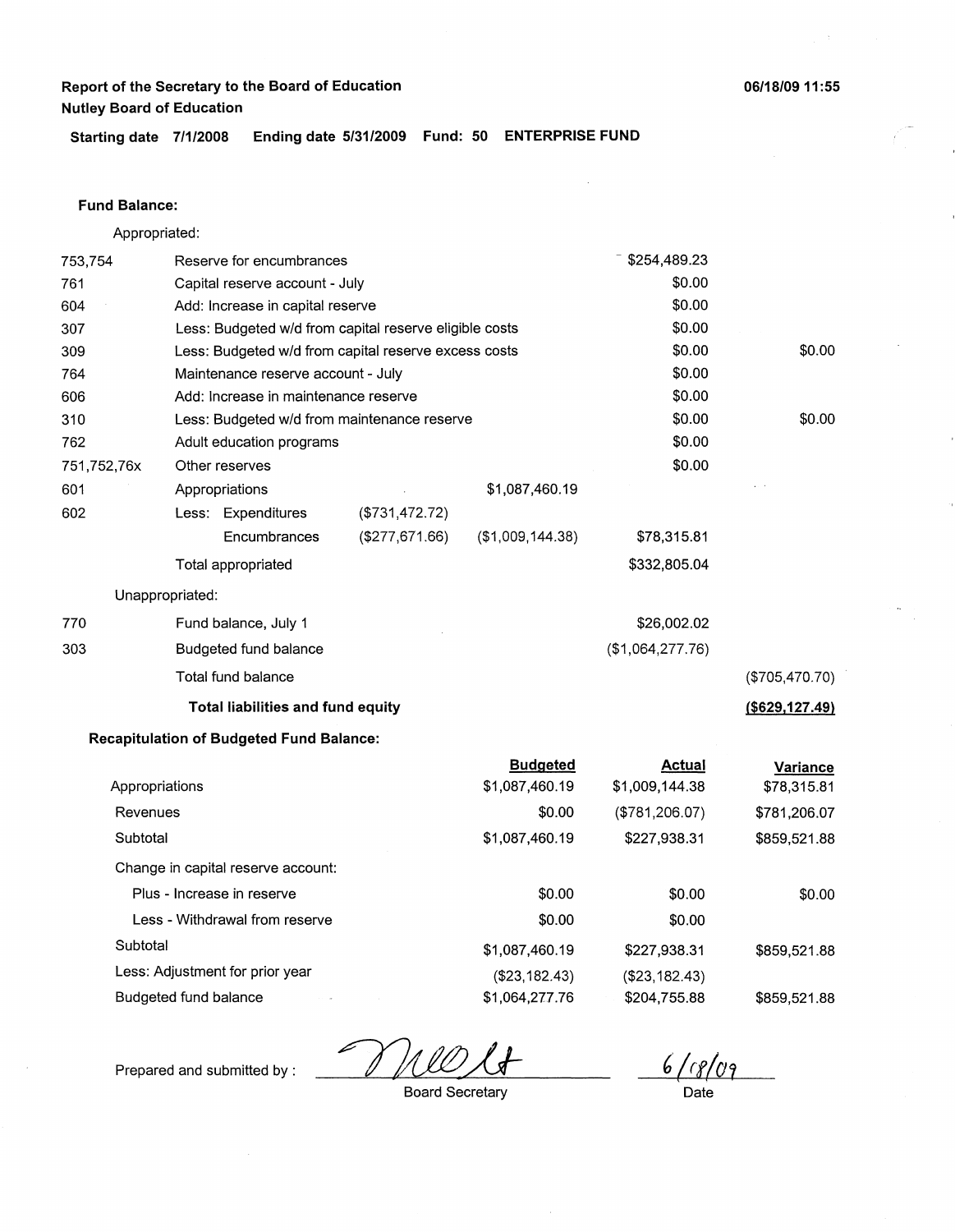**Assets:** 

 $\bullet$  ,  $\bullet$  ,  $\bullet$  ,  $\bullet$ 

 $\label{eq:1} \hat{\mathcal{L}}_{\mathcal{R}}(\hat{\mathcal{A}}^{\mathcal{L}}_{\mathcal{R}}(\hat{\mathcal{A}}^{\mathcal{L}}_{\mathcal{R}}(\hat{\mathcal{A}}^{\mathcal{L}}_{\mathcal{R}}(\hat{\mathcal{A}}^{\mathcal{L}}_{\mathcal{R}})))$ 

**Starting date 7/1/2008 Ending date 5/31/2009 Fund: 51 SUMMER CAMP** 

### **Assets and Resources**

| 101       | Cash in bank                                |               | \$893.27      |
|-----------|---------------------------------------------|---------------|---------------|
| 102 - 106 | Cash Equivalents                            |               | \$0.00        |
| 111       | Investments                                 |               | \$0.00        |
| 116       | Capital Reserve Account                     |               | \$0.00        |
| 117       | Maintenance Reserve Account                 |               | \$0.00        |
| 121       | Tax levy Receivable                         |               | \$0.00        |
|           | Accounts Receivable:                        |               |               |
| 132       | Interfund                                   | \$0.00        |               |
| 141       | Intergovernmental - State                   | \$0.00        |               |
| 142       | Intergovernmental - Federal                 | \$0.00        |               |
| 143       | Intergovernmental - Other                   | \$0.00        |               |
| 153, 154  | Other (net of estimated uncollectable of \$ | \$0.00        | \$0.00        |
|           |                                             |               |               |
|           | Loans Receivable:                           |               |               |
| 131       | Interfund                                   | \$0.00        |               |
| 151, 152  | Other (Net of estimated uncollectable of \$ | \$0.00        | \$0.00        |
|           | <b>Other Current Assets</b>                 |               | \$0.00        |
|           | <b>Resources:</b>                           |               |               |
| 301       | <b>Estimated revenues</b>                   | \$0.00        |               |
| 302       | Less revenues                               | (\$14,805.00) | (\$14,805.00) |
|           | <b>Total assets and resources</b>           |               | (\$13,911.73) |
|           | <b>Liabilities and fund equity</b>          |               |               |

#### **Liabilities:**

| 411 | Intergovernmental accounts payable - state |                                                                                                                     | \$0.00 |
|-----|--------------------------------------------|---------------------------------------------------------------------------------------------------------------------|--------|
| 421 | Accounts payable                           |                                                                                                                     | \$0.00 |
| 431 | Contracts payable                          |                                                                                                                     | \$0.00 |
| 451 | Loans payable                              |                                                                                                                     | \$0.00 |
| 481 | Deferred revenues                          | the construction of the construction of the form of the construction                                                | \$0.00 |
|     | Other current liabilities                  |                                                                                                                     | \$0.00 |
|     | <b>Total liabilities</b>                   | <b>Contract</b><br>$\mathcal{L}_{\mathbf{X}}$ , where $\mathcal{L}_{\mathbf{X}}$ , where $\mathcal{L}_{\mathbf{X}}$ | \$0.00 |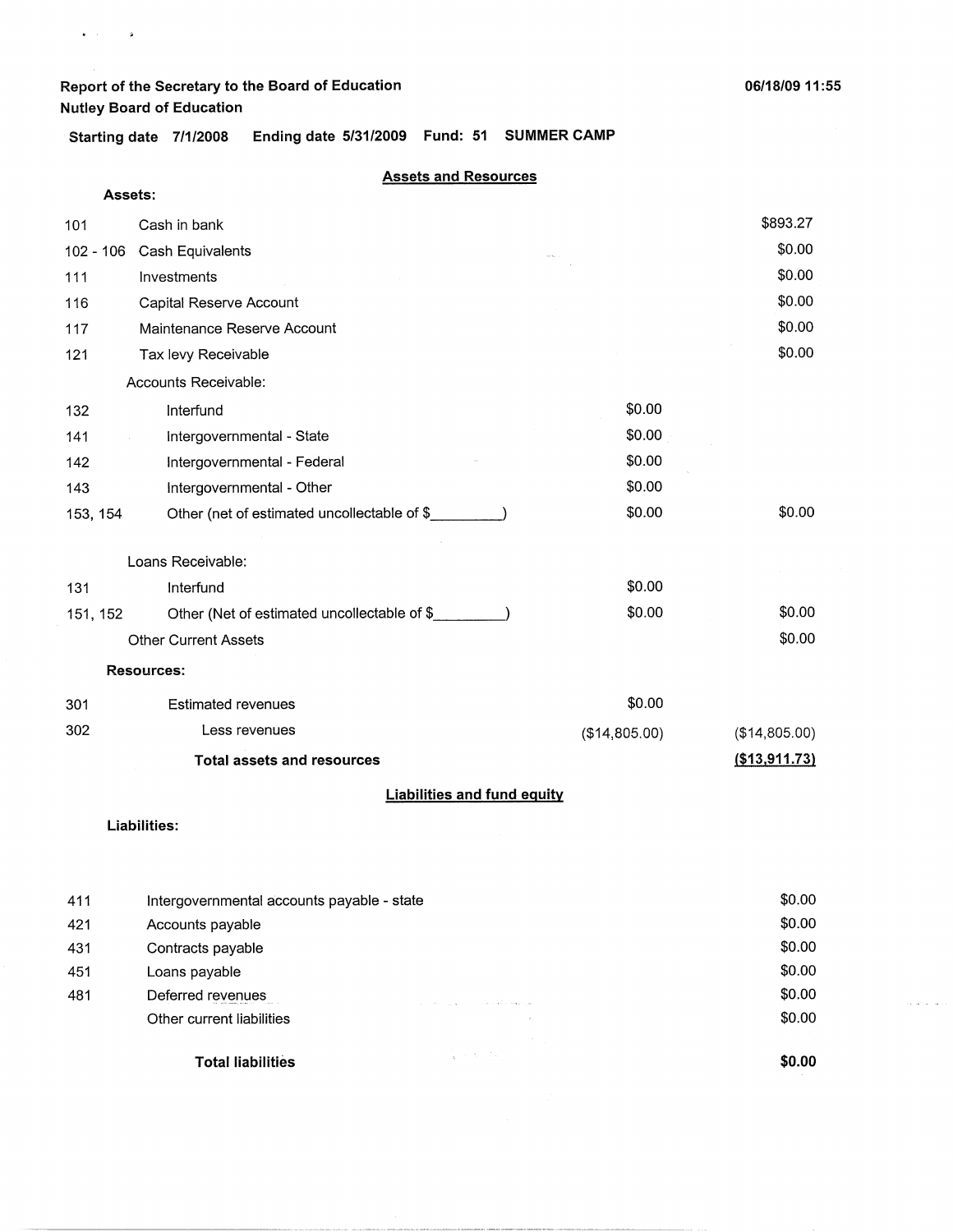**06/18/09 11 :55** 

**Starting date 7/1/2008 Ending date 5/31/2009 Fund: 51 SUMMER CAMP** 

#### **Fund Balance:**

| Appropriated:   |                                                        |               |                 |               |               |
|-----------------|--------------------------------------------------------|---------------|-----------------|---------------|---------------|
| 753,754         | Reserve for encumbrances                               |               |                 | \$0.00        |               |
| 761             | Capital reserve account - July                         |               |                 | \$0.00        |               |
| 604             | Add: Increase in capital reserve                       |               |                 | \$0.00        |               |
| 307             | Less: Budgeted w/d from capital reserve eligible costs |               |                 | \$0.00        |               |
| 309             | Less: Budgeted w/d from capital reserve excess costs   |               |                 | \$0.00        | \$0.00        |
| 764             | Maintenance reserve account - July                     |               |                 | \$0.00        |               |
| 606             | Add: Increase in maintenance reserve                   |               |                 | \$0.00        |               |
| 310             | Less: Budgeted w/d from maintenance reserve            |               |                 | \$0.00        | \$0.00        |
| 762             | Adult education programs                               |               |                 | \$0.00        |               |
| 751,752,76x     | Other reserves                                         |               |                 | \$0.00        |               |
| 601             | Appropriations                                         |               | \$14,383.46     |               |               |
| 602             | Less: Expenditures                                     | (\$14,383.46) |                 |               |               |
|                 | Encumbrances                                           | \$0.00        | (\$14,383.46)   | \$0.00        |               |
|                 | Total appropriated                                     |               |                 | \$0.00        |               |
| Unappropriated: |                                                        |               |                 |               |               |
| 770             | Fund balance, July 1                                   |               |                 | \$471.73      |               |
| 303             | Budgeted fund balance                                  |               |                 | (\$14,383.46) |               |
|                 | Total fund balance                                     |               |                 |               | (\$13,911.73) |
|                 | <b>Total liabilities and fund equity</b>               |               |                 |               | (\$13,911.73) |
|                 | <b>Recapitulation of Budgeted Fund Balance:</b>        |               |                 |               |               |
|                 |                                                        |               | <b>Budgeted</b> | <b>Actual</b> | Variance      |
| Appropriations  |                                                        |               | \$14,383.46     | \$14,383.46   | \$0.00        |
| Revenues        |                                                        |               | \$0.00          | (\$14,805.00) | \$14,805.00   |
| Subtotal        |                                                        |               | \$14,383.46     | (\$421.54)    | \$14,805.00   |

Less: Adjustment for prior year Budgeted fund balance \$14,383.46 \$0.00 \$14,383.46 (\$421.54) \$0.00 (\$421.54)

\$0.00 \$0.00

Prepared and submitted by :

Subtotal

Change in capital reserve account: Plus - Increase in reserve Less - Withdrawal from reserve

Board Secretary

*(g {!f/\_pq* 

\$0.00 \$0.00 \$0.00

\$14,805.00

\$14,805.00

Date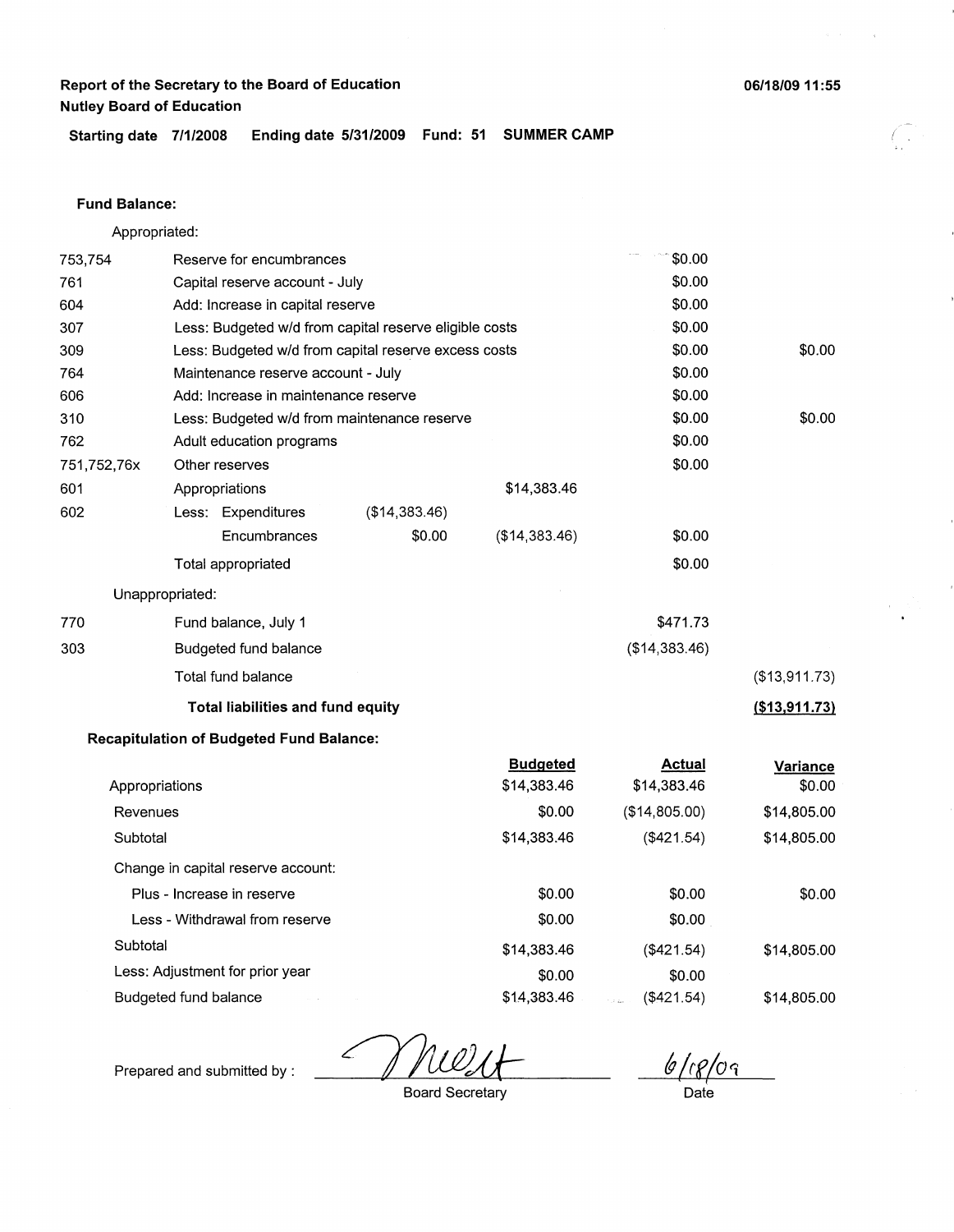**Starting date 7/1/2008 Ending date 5/31/2009 Fund: 55 EXTENDED DAY** 

### **Assets and Resources**

| Assets:   |                                                        |                                    |                  |
|-----------|--------------------------------------------------------|------------------------------------|------------------|
| 101       | Cash in bank                                           |                                    | \$105,443.87     |
| 102 - 106 | Cash Equivalents                                       |                                    | \$500.00         |
| 111       | Investments                                            |                                    | \$0.00           |
| 116       | Capital Reserve Account                                |                                    | \$0.00           |
| 117       | Maintenance Reserve Account                            |                                    | \$0.00           |
| 121       | Tax levy Receivable                                    |                                    | \$0.00           |
|           | Accounts Receivable:                                   |                                    |                  |
| 132       | Interfund                                              | \$38,836.94                        |                  |
| 141       | Intergovernmental - State                              | \$0.00                             |                  |
| 142       | Intergovernmental - Federal                            | \$0.00                             |                  |
| 143       | Intergovernmental - Other                              | \$0.00                             |                  |
| 153, 154  | Other (net of estimated uncollectable of \$__________) | \$0.00                             | \$38,836.94      |
|           | Loans Receivable:                                      |                                    |                  |
| 131       | Interfund                                              | \$0.00                             |                  |
| 151, 152  | Other (Net of estimated uncollectable of \$            | \$0.00                             | \$0.00           |
|           | <b>Other Current Assets</b>                            |                                    | \$0.00           |
|           | <b>Resources:</b>                                      |                                    |                  |
| 301       | <b>Estimated revenues</b>                              | \$0.00                             |                  |
| 302       | Less revenues                                          | $($ \$649,174.49 $)$               | (\$649, 174.49)  |
|           | <b>Total assets and resources</b>                      |                                    | ( \$504, 393.68) |
|           |                                                        | <b>Liabilities and fund equity</b> |                  |
|           | Liabilities:                                           |                                    |                  |
|           |                                                        |                                    |                  |
| 411       | Intergovernmental accounts payable - state             |                                    | \$0.00           |
| 421       | Accounts payable                                       |                                    | \$0.00           |
| 431       | Contracts payable                                      |                                    | \$0.00           |
| 451       | Loans payable                                          |                                    | \$0.00           |
| 481       | Deferred revenues<br>a base assembly the control three | <b>Color</b>                       | \$0.00           |

 $A \times \mathbb{Z}^2$ 

**Total liabilities** 

other current liabilities

**\$249,055.19** 

\$249,055.19